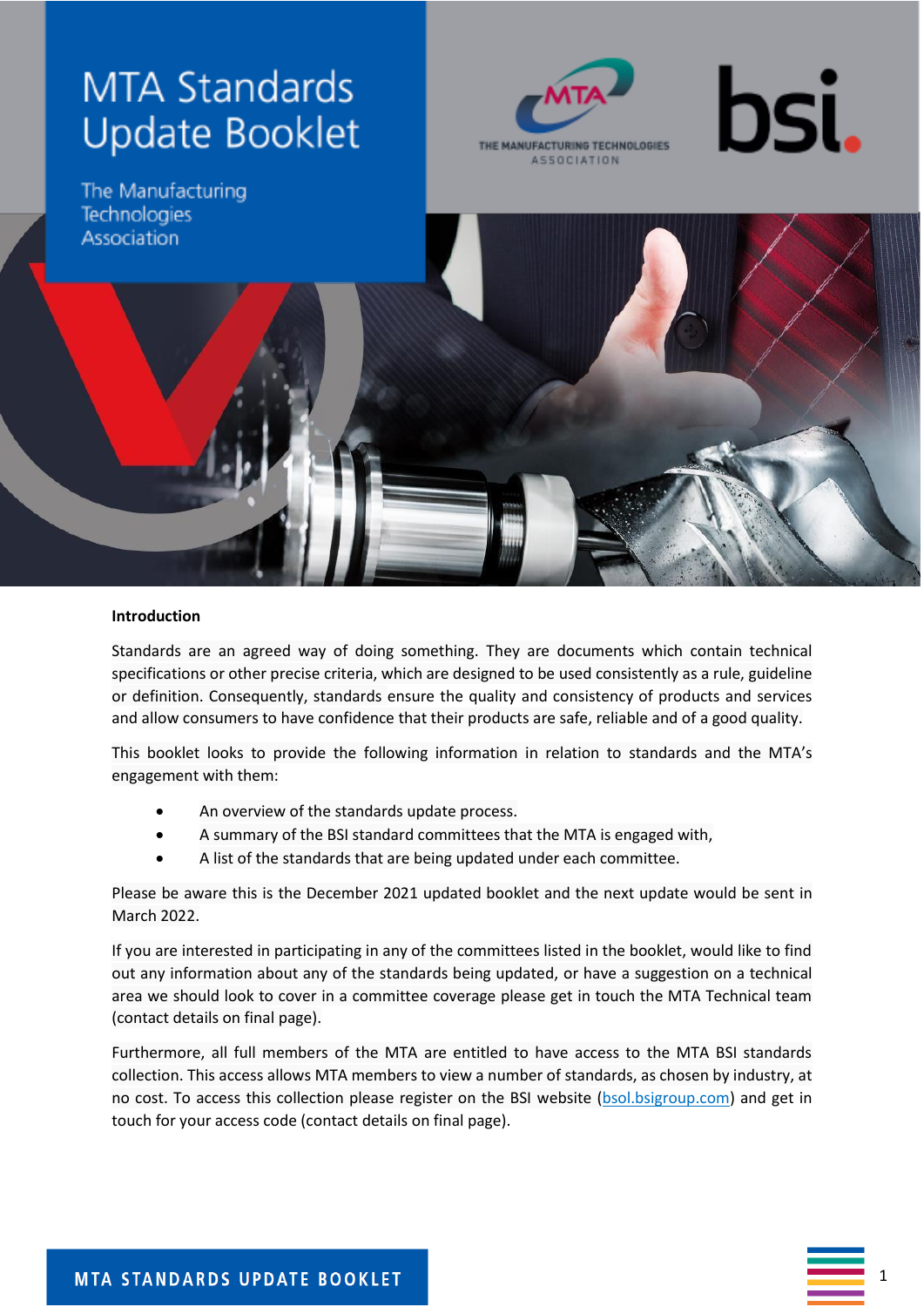

#### **Standards Update Process**

A new standard or one being updated goes through the same process which is represented in Figure 1:



*Figure 1 – Standards Update Process*

These update steps are as follows:

- New Work Proposal or Revision at this stage a BSI committee will vote on whether to approve a project and submit comments. If appropriate experts will be nominated.
- Preparation (Drafting) The standard will be drafted with the appointed expert providing specialist knowledge to the working group.
- Committee stage The BSI committee have an opportunity to comment on the draft.
- Public Consultation If the draft is approved by the committee the draft is sent out for 2 to 3 months for public comment (stage 40.20 on figure 2).
- Comment resolution At the end of the consultation period all comments collated with the BSI committee deciding which to put forward in response.
- Approval stage Once the consultation comments have been resolved the draft moves to approval stage where only editorial comments can be made.
- Publication Following formal approval a standard will be implemented as a British Standard, with any conflicting standards being withdrawn.
- Review To ensure a standard is required, it is periodically reviewed. The review considers if the standard should be retained, amended, withdrawn or revised.

Figure 2, on the next page, shows the in-depth stages of the standards update process. This can be used to understand which stage a standard is at the update process.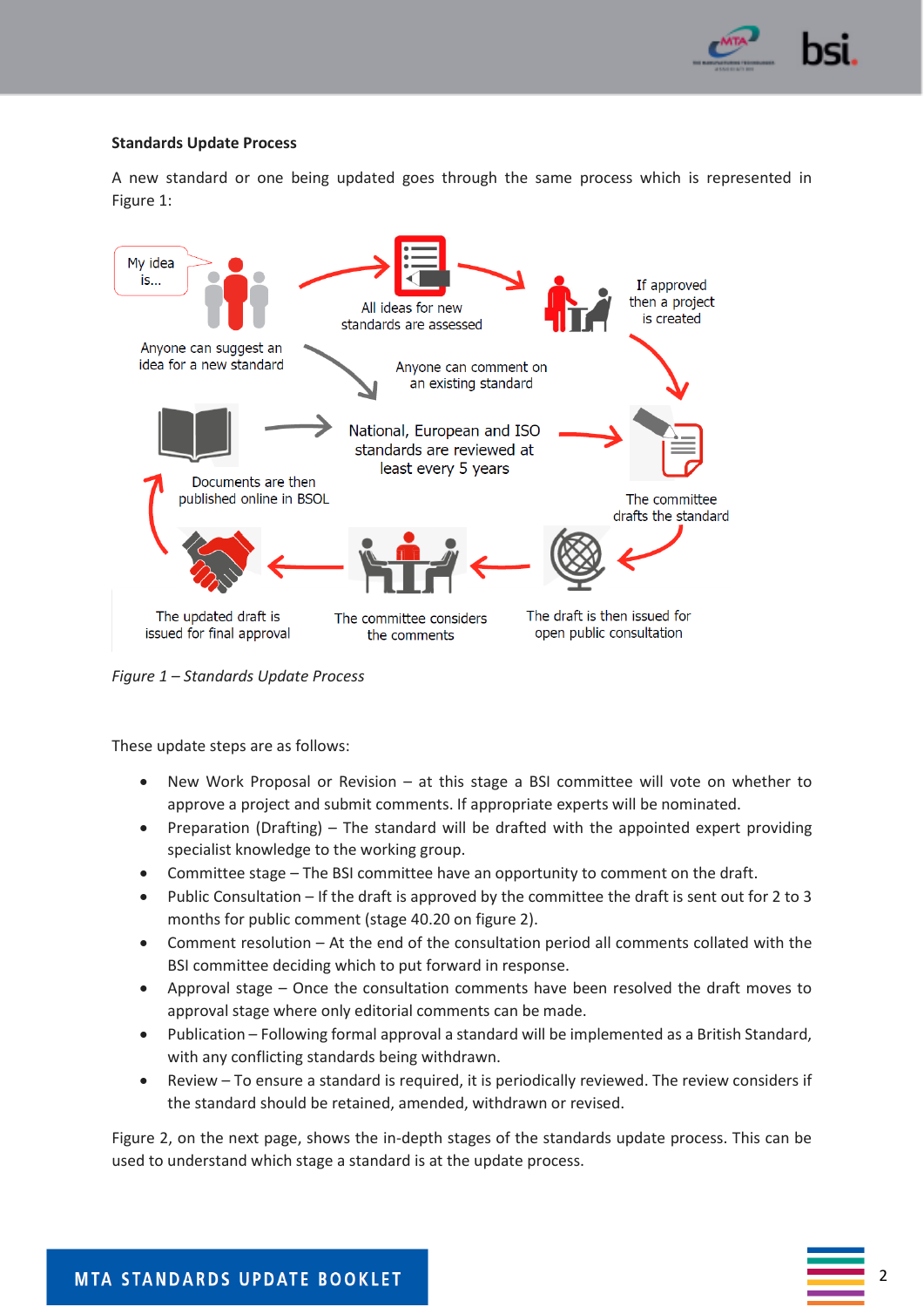

| <b>STAGE</b>               | <b>SUBSTAGE</b>                                                              |                                                                                         |                                                                  |                                                                            |                                                                          |                                                   |                                                                                           |
|----------------------------|------------------------------------------------------------------------------|-----------------------------------------------------------------------------------------|------------------------------------------------------------------|----------------------------------------------------------------------------|--------------------------------------------------------------------------|---------------------------------------------------|-------------------------------------------------------------------------------------------|
|                            |                                                                              |                                                                                         |                                                                  | 90<br>Decision                                                             |                                                                          |                                                   |                                                                                           |
|                            | 00<br>Registration                                                           | 20<br>Start of main<br>action                                                           | 60<br>Completion<br>of main<br>action                            | 92<br>Repeat an<br>earlier phase                                           | 93<br>Repeat<br>current phase                                            | 98<br>Abandon                                     | 99<br>Proceed                                                                             |
| 00<br>Preliminary<br>stage | 00.00<br>Proposal for<br>new project<br>received                             | 00.20<br>Proposal for<br>new project<br>under review                                    | 00.60<br>Close of<br>review                                      |                                                                            |                                                                          | 00.98<br>Proposal for<br>new project<br>abandoned | 00.99<br>Approval to<br>ballot proposal<br>for new project                                |
| 10<br>Proposal<br>stage    | 10.00<br>Proposal for<br>new project<br>registered                           | 10.20<br>New project<br>ballot initiated                                                | 10.60<br>Close of<br>voting                                      | 10.92<br>Proposal<br>returned to<br>submitter for<br>further<br>definition |                                                                          | 10.98<br>New project<br>rejected                  | 10.99<br>Approval to<br>New project<br>approved                                           |
| 20<br>Preparatory<br>stage | 20.00<br>New project<br>registered in<br><b>TC/SC work</b><br>programme      | 20.20<br>Working draft<br>(WD) study<br>initiated                                       | 20.60<br>Close of<br>comment<br>period                           |                                                                            |                                                                          | 20.98<br>Project<br>deleted                       | 20.99<br><b>WD</b> approved<br>for registration<br>as CD                                  |
| 30<br>Committee<br>stage   | 30.00<br>Committee<br>draft (CD)<br>registered                               | 30.20<br>CD<br>study/ballot<br>initiated                                                | 30.60<br>Close of<br>voting/<br>comment<br>period                | 30.92<br>CD referred<br>back to<br>Working<br>Group                        |                                                                          | 30.98<br>Project<br>deleted                       | 30.99<br>CD approved<br>for registration<br>as DIS                                        |
| 40<br>Enquiry<br>stage     | 40.00<br><b>DIS registered</b>                                               | 40.20<br><b>DIS ballot</b><br>initiated:<br>12 weeks                                    | 40.60<br>Close of<br>voting                                      | 40.92<br>Full report<br>circulated: DIS<br>referred back<br>to TC or SC    | 40.93<br>Full report<br>circulated:<br>decision for<br>new DIS<br>ballot | 40.98<br>Project<br>deleted                       | 40.99<br>Full report<br>circulated: DIS<br>approved for<br>registration as<br><b>FDIS</b> |
| 50<br>Approval<br>stage    | 50.00<br>Final text<br>received or FDIS<br>registered for<br>formal approval | 50.20<br>Proof sent to<br>secretariat or<br><b>FDIS ballot</b><br>initiated:<br>8 weeks | 50.60<br>Close of<br>voting. Proof<br>returned by<br>secretariat | 50.92<br>FDIS or proof<br>referred back<br>to TC or SC                     |                                                                          | 50.98<br>Project<br>deleted                       | 50.99<br>FDIS or proof<br>approved for<br>publication                                     |
| 60<br>Publication<br>stage | 60.00<br>International<br>Standard<br>under<br>publication                   |                                                                                         | 60.60<br>International<br>Standard<br>published                  |                                                                            |                                                                          |                                                   |                                                                                           |
| 90<br>Review<br>stage      |                                                                              | 90.20<br>International<br>Standard<br>under<br>periodical<br>review                     | 90.60<br>Close of<br>review                                      | 90.92<br>International<br>Standard to<br>be revised                        | 90.93<br>International<br>Standard<br>confirmed                          |                                                   | 90.99<br>Withdrawal of<br>International<br>Standard<br>proposed by<br>TC or SC            |
| 95<br>Withdrawal<br>stage  |                                                                              | 95.20<br>Withdrawal<br>ballot initiated                                                 | 95.60<br>Close of<br>voting                                      | 95.92<br>Decision not<br>to withdraw<br>International<br>Standard          |                                                                          |                                                   | 95.99<br>Withdrawal of<br>International<br>Standard                                       |

## **International harmonized stage codes**

*Figure 2 – In-depth overview of standards update process*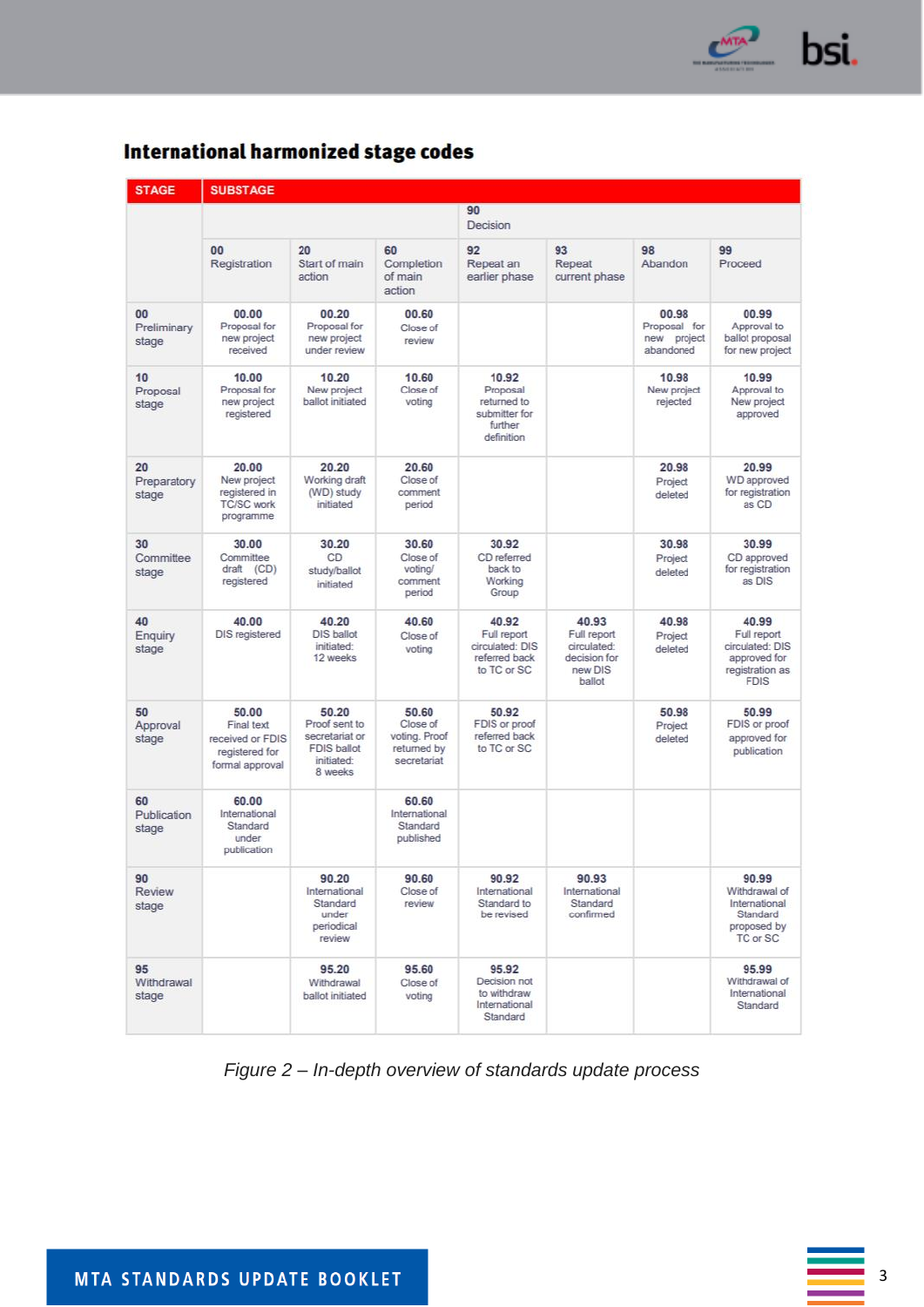

### **Committees and Standards Under Review**

The following tables provide a list of the standards committees the MTA participates in, as well as the standards being updated under each of those committees.

| <b>AMT/4 - INDUSTRIAL DATA AND MANUFACTURING INTERFACES</b> |                                                                                                                                                                                                                                         |       |  |  |
|-------------------------------------------------------------|-----------------------------------------------------------------------------------------------------------------------------------------------------------------------------------------------------------------------------------------|-------|--|--|
| STANDARDS UNDERDEVELOPMENT<br><b>STAGE</b>                  |                                                                                                                                                                                                                                         |       |  |  |
| ISO/DIS 8000-1                                              | Data quality - Part 1: Overview                                                                                                                                                                                                         | 40.99 |  |  |
| ISO/CD 8000-51                                              | Data quality - Part 51: Data governance: Exchange of<br>data policy statements                                                                                                                                                          | 30.99 |  |  |
| ISO/DIS 8000-64                                             | Data quality - Part 64: Data quality management:<br>Organizational process maturity assessment: Application<br>of the Test Process Improvement method                                                                                   | 40.99 |  |  |
| ISO/DTS 8000-82                                             | Data quality - Part 82: Data quality assessment: Creating<br>data rules                                                                                                                                                                 | 30.99 |  |  |
| ISO/CD 8000-117                                             | Data quality - Part 117: Application of ISO 8000-115 to<br><b>Quality Blockchains</b>                                                                                                                                                   | 30.99 |  |  |
| ISO/DIS 8000-150                                            | Data quality - Part 150: Data quality management: Roles<br>and responsibilities                                                                                                                                                         | 40.20 |  |  |
| ISO/AWI PAS 8329                                            | xMCF - A Description and Data Standard for Connection<br>and Joining Data in the Automotive Industry                                                                                                                                    | 10.99 |  |  |
| ISO/AWI 10303-1                                             | Industrial automation systems and integration - Product<br>data representation and exchange - Part 1: Overview<br>and fundamental principles                                                                                            | 20.00 |  |  |
| ISO/AWI 10303-2                                             | Industrial automation systems and integration - Product<br>data representation and exchange - Part 2: STEP<br>Vocabulary                                                                                                                | 20.00 |  |  |
| ISO/DTS 10303-17                                            | Industrial automation systems and integration - Product<br>data representation and exchange - Part 17: EXPRESS to<br>SysML CXMI transformation                                                                                          | 30.99 |  |  |
| ISO/WD 10303-209                                            | Industrial automation systems and integration - Product<br>data representation and exchange - Part 209:<br>Application protocol: Multidisciplinary analysis and design                                                                  | 20.20 |  |  |
| ISO/CD 10303-239                                            | Industrial automation systems and integration - Product<br>data representation and exchange - Part 239:<br>Application protocol: Product life cycle support (PLCS)                                                                      | 30.99 |  |  |
| ISO 10303-243                                               | Industrial automation systems and integration - Product<br>data representation and exchange - Part 243:<br>Application protocol: For modelling and simulation<br>information in a collaborative systems engineering<br>context (MoSSEC) | 60.00 |  |  |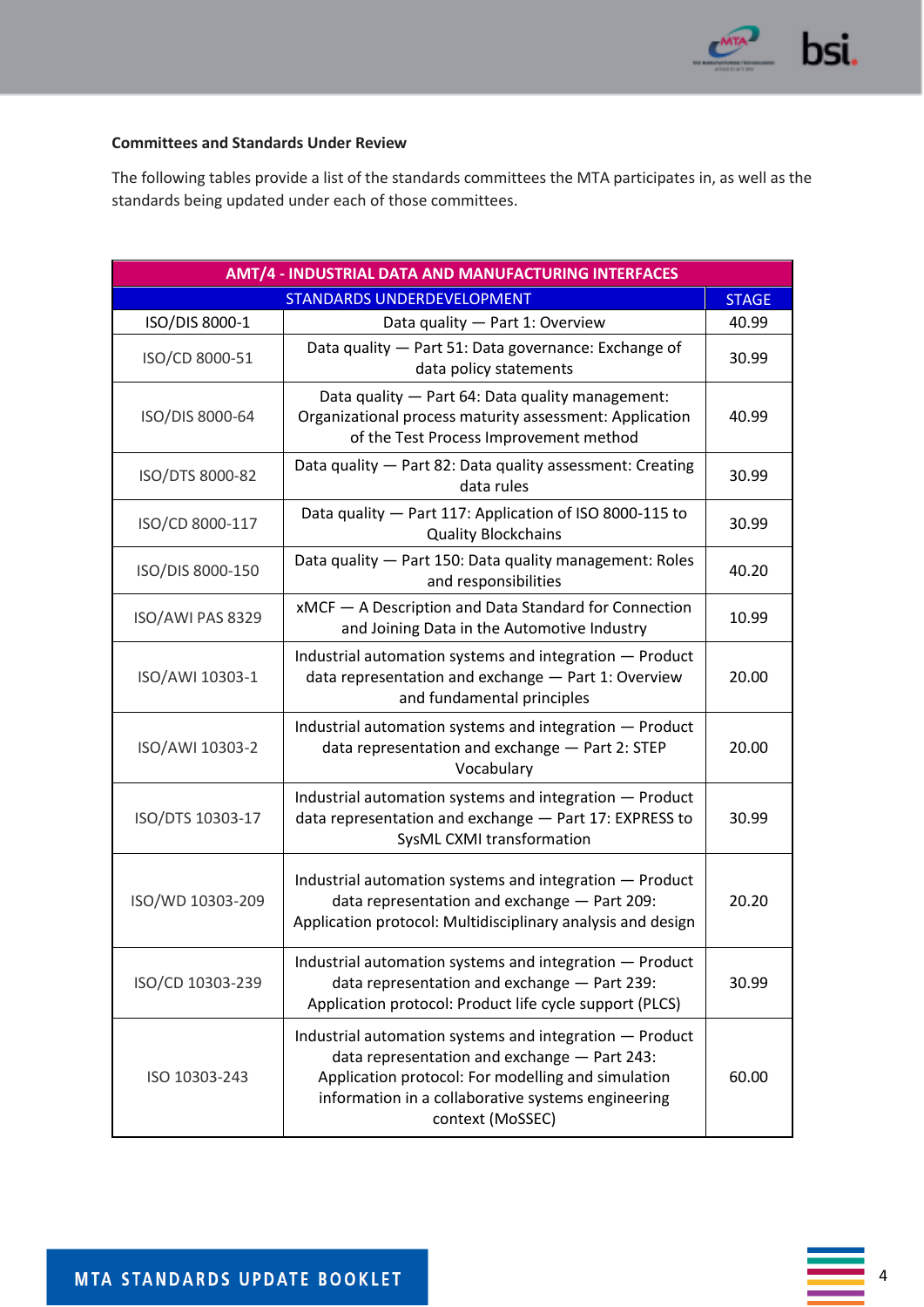

| AMT/4 - INDUSTRIAL DATA AND MANUFACTURING INTERFACES |                                                                                                                                                                                                                               |       |  |  |
|------------------------------------------------------|-------------------------------------------------------------------------------------------------------------------------------------------------------------------------------------------------------------------------------|-------|--|--|
| STANDARDS UNDERDEVELOPMENT<br><b>STAGE</b>           |                                                                                                                                                                                                                               |       |  |  |
| ISO/AWI TS 10303-<br>400                             | Industrial automation systems and integration - Product<br>data representation and exchange - Part 400: Reference<br>ARM for SysML mapping                                                                                    | 10.99 |  |  |
| ISO/AWI TS 10303-<br>1847                            | Industrial automation systems and integration - Product<br>data representation and exchange - Part 1847:<br>Application module: Assignment object relationship                                                                | 10.99 |  |  |
| ISO/AWI TS 10303-<br>1848                            | Industrial automation systems and integration - Product<br>data representation and exchange - Part 1848:<br>Application module: Annotated 3d model data quality<br>criteria                                                   | 10.99 |  |  |
| ISO/AWI TS 10303-<br>1849                            | Industrial automation systems and integration - Product<br>data representation and exchange - Part 1849:<br>Application module: Annotated 3d model data quality<br>inspection result                                          | 10.99 |  |  |
| ISO/AWI TS 10303-<br>1850                            | Industrial automation systems and integration - Product<br>data representation and exchange - Part 1850:<br>Application module: Triangulated shape data quality                                                               | 10.99 |  |  |
| ISO/AWI TS 10303-<br>1851                            | Industrial automation systems and integration - Product<br>data representation and exchange - Part 1851:<br>Application module: PMI data quality                                                                              | 10.99 |  |  |
| ISO/AWI TS 10303-<br>1852                            | Industrial automation systems and integration - Product<br>data representation and exchange - Part 1852:<br>Application module: Retention period                                                                              | 10.99 |  |  |
| ISO/AWI TS 10303-<br>1853                            | Industrial automation systems and integration - Product<br>data representation and exchange - Part 1853: Datum<br>and datum systems                                                                                           | 10.99 |  |  |
| ISO/PRF TS 10303-<br>4000                            | Industrial automation systems and integration - Product<br>data representation and exchange - Part 4000: Core<br>model                                                                                                        | 50.20 |  |  |
| ISO/CD TS 10303-<br>4439                             | Industrial automation systems and integration - Product<br>data representation and exchange - Part 4439: Domain<br>model: Product life cycle support                                                                          | 30.00 |  |  |
| ISO/CD TS 10303-<br>4443                             | Industrial automation systems and integration - Product<br>data representation and exchange - Part 4443: Domain<br>model: For modelling and simulation information in a<br>collaborative systems engineering context (MoSSEC) | 30.00 |  |  |
| ISO/AWI TS 15926-4                                   | Industrial automation systems and integration -<br>Integration of life-cycle data for process plants including<br>oil and gas production facilities - Part 4: Initial reference<br>data                                       | 10.99 |  |  |

 $\frac{1}{5}$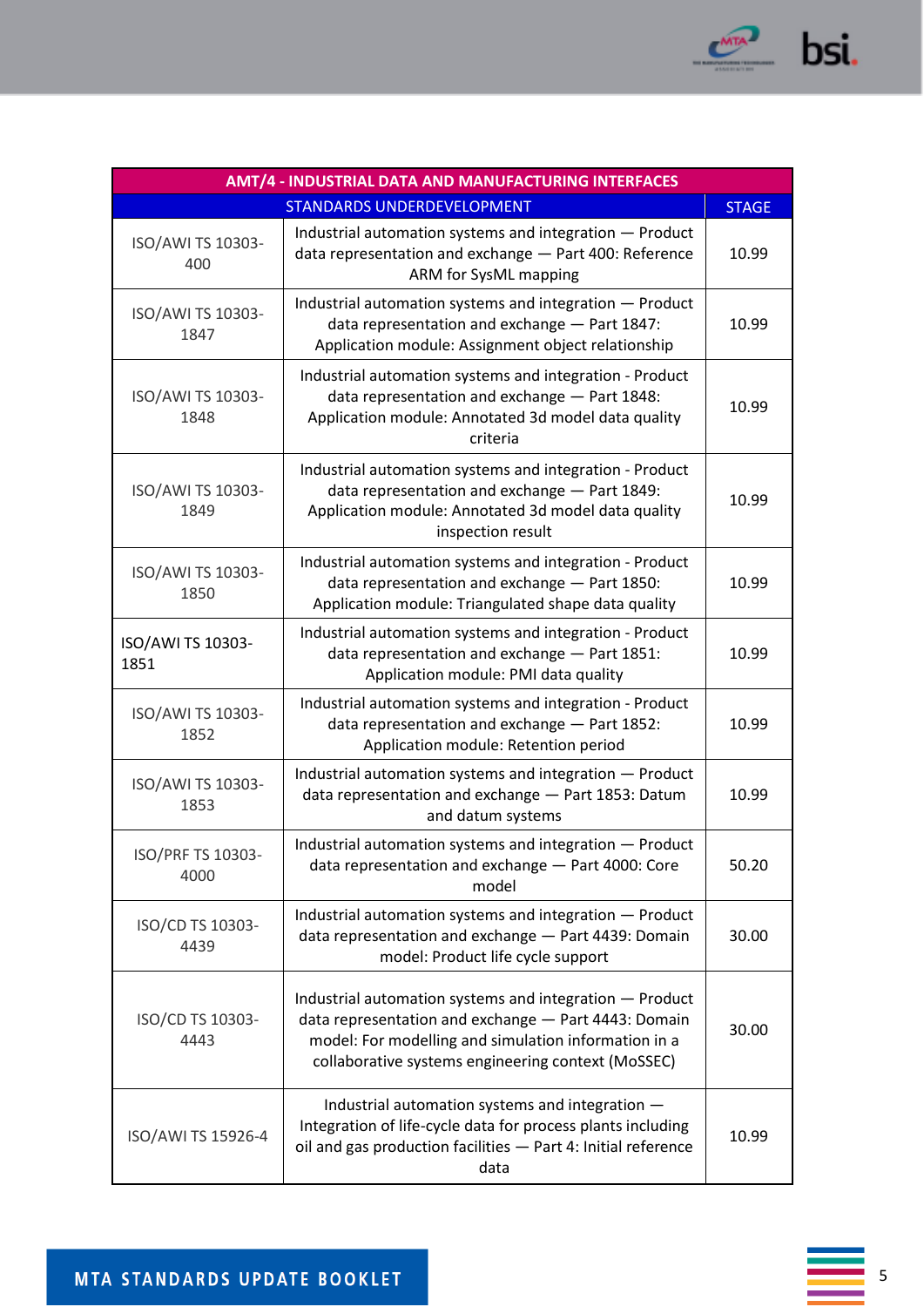

| AMT/4 - INDUSTRIAL DATA AND MANUFACTURING INTERFACES |                                                                                                                                                                                                                                 |       |  |
|------------------------------------------------------|---------------------------------------------------------------------------------------------------------------------------------------------------------------------------------------------------------------------------------|-------|--|
| STANDARDS UNDERDEVELOPMENT                           |                                                                                                                                                                                                                                 |       |  |
| ISO/WD TS 15926-11                                   | Industrial automation systems and integration -<br>Integration of life-cycle data for process plants including<br>oil and gas production facilities - Part 11: Methodology<br>for simplified industrial usage of reference data | 20.00 |  |
| ISO/CD TR 15926-14                                   | Industrial automation systems and integration -<br>Integration of life-cycle data for process plants including<br>oil and gas production facilities - Part 14: Data model<br>adapted for OWL2 Direct Semantics                  | 30.99 |  |
| <b>ISO/FDIS 17506</b>                                | Industrial automation systems and integration -<br>COLLADA digital asset schema specification for 3D<br>visualization of industrial data                                                                                        | 50.00 |  |
| <b>ISO/PRF TS 23301</b>                              | STEP geometry visualization services                                                                                                                                                                                            | 50.20 |  |
| ISO/CD 29002                                         | Industrial automation systems and integration -<br>Exchange of characteristic data                                                                                                                                              | 30.99 |  |

| <b>AMT/008 ADDITIVE MANUFACTURING</b> |                                                                                                                                                    |       |  |
|---------------------------------------|----------------------------------------------------------------------------------------------------------------------------------------------------|-------|--|
| STANDARDS UNDERDEVELOPMENT            |                                                                                                                                                    |       |  |
| ISO/ASTM DIS 52902                    | Additive manufacturing - Test artifacts - Geometric<br>capability assessment of additive manufacturing systems                                     | 40.00 |  |
| ISO/ASTM CD 52903-2                   | Additive manufacturing - Material extrusion-based additive<br>manufacturing of plastic materials - Part 2: Process<br>equipment                    | 30.99 |  |
| ISO/ASTM CD 52904                     | Additive manufacturing of metals - Process characteristics<br>and performance - Metal powder bed fusion process to<br>meet critical applications   | 30.99 |  |
| ISO/ASTM DTR 52905                    | Additive manufacturing of metals - Non-destructive testing<br>and evaluation - Defect detection in parts                                           | 30.99 |  |
| <b>ISO/ASTM PRF TR</b><br>52906       | Additive manufacturing - Non-destructive testing -<br>Intentionally seeding flaws in metallic parts                                                | 50.00 |  |
| ISO/ASTM DIS 52908                    | Additive manufacturing of metals - Finished Part properties<br>- Post-processing, inspection and testing of parts produced<br>by powder bed fusion | 40.00 |  |
| ISO/ASTM DIS 52909                    | Additive manufacturing - Finished part properties -<br>Orientation and location dependence of mechanical<br>properties for metal powder bed fusion | 40.00 |  |
| ISO/ASTM CD 52910                     | Additive manufacturing - Design - Requirements,<br>guidelines and recommendations                                                                  | 30.99 |  |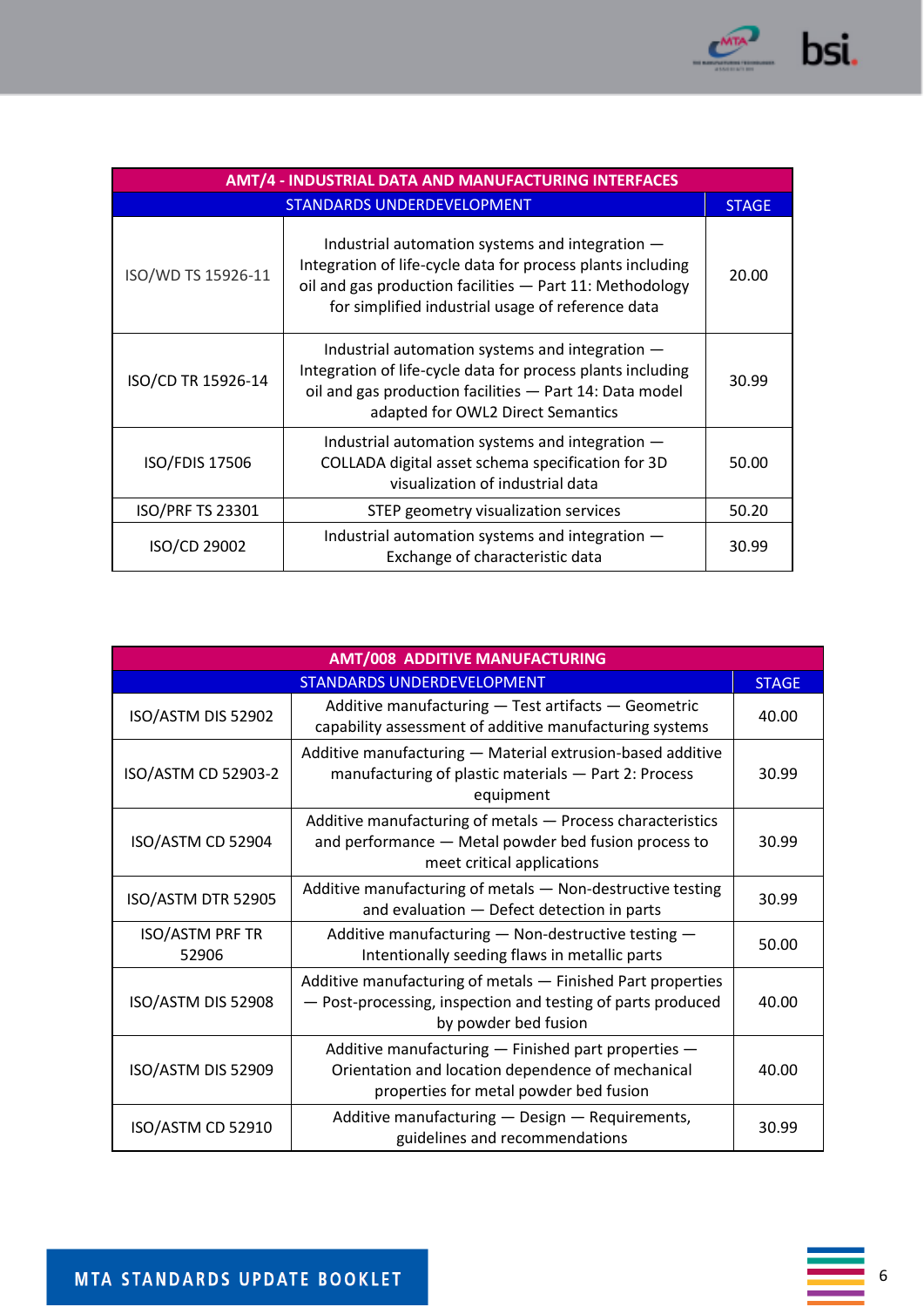

| <b>AMT/008 ADDITIVE MANUFACTURING</b>      |                                                                                                                                                                                                                                               |       |  |  |
|--------------------------------------------|-----------------------------------------------------------------------------------------------------------------------------------------------------------------------------------------------------------------------------------------------|-------|--|--|
| STANDARDS UNDERDEVELOPMENT<br><b>STAGE</b> |                                                                                                                                                                                                                                               |       |  |  |
| ISO/ASTM DIS 52911-3                       | Additive Manufacturing - Design - Part 3: Electron beam<br>powder bed fusion of metals                                                                                                                                                        | 40.00 |  |  |
| ISO/ASTM DTR 52913-<br>$\mathbf{1}$        | Additive manufacturing - Feedstock materials - Part 1:<br>Parameters for characterization of powder flow properties                                                                                                                           | 30.92 |  |  |
| <b>ISO/ASTM PRF TR</b><br>52916            | Additive manufacturing for medical - Data - Optimized<br>medical image data                                                                                                                                                                   | 50.20 |  |  |
| ISO/ASTM DTR 52917                         | Additive manufacturing - Round Robin Testing - General<br>Guidelines                                                                                                                                                                          | 30.99 |  |  |
| ISO/ASTM CD TR<br>52918                    | Additive manufacturing - Data formats - File format<br>support, ecosystem and evolutions                                                                                                                                                      | 30.00 |  |  |
| ISO/ASTM DIS 52920                         | Additive manufacturing - Qualification principles -<br>Requirements for industrial additive manufacturing sites                                                                                                                               | 40.99 |  |  |
| ISO/ASTM DIS 52921                         | Additive manufacturing - General principles - Part<br>positioning, coordinates and orientation                                                                                                                                                | 40.99 |  |  |
| ISO/ASTM DIS 52924                         | Additive manufacturing of polymers - Feedstock materials<br>- Qualification of materials for laser-based powder bed<br>fusion of parts                                                                                                        | 40.99 |  |  |
| ISO/ASTM FDIS 52925                        | Additive manufacturing of polymers - Qualification<br>principles - Classification of part properties                                                                                                                                          | 50.00 |  |  |
| ISO/ASTM CD 52926-1                        | Additive manufacturing of metals - Qualification principles<br>- Part 1: General qualification of machine operators                                                                                                                           | 30.99 |  |  |
| ISO/ASTM CD 52926-2                        | Additive manufacturing of metals - Qualification principles<br>- Part 2: Qualification of machine operators for PBF-LB                                                                                                                        | 30.99 |  |  |
| ISO/ASTM CD 52926-3                        | Additive manufacturing of metals - Qualification principles<br>- Part 3: Qualification of machine operators for PBF-EB                                                                                                                        | 30.99 |  |  |
| ISO/ASTM CD 52926-4                        | Additive manufacturing of metals - Qualification principles<br>- Part 4: Qualification of machine operators for DED-LB                                                                                                                        | 30.99 |  |  |
| ISO/ASTM CD 52926-5                        | Additive manufacturing of metals - Qualification principles<br>- Part 5: Qualification of machine operators for DED-Arc                                                                                                                       | 30.99 |  |  |
| ISO/ASTM CD 52927                          | Additive manufacturing - General principles - Main<br>characteristics and corresponding test methods                                                                                                                                          | 30.99 |  |  |
| ISO/ASTM CD 52928                          | Additive manufacturing - Feedstock materials - Powder<br>life cycle management                                                                                                                                                                | 30.99 |  |  |
| ISO/ASTM DIS 52931                         | Additive manufacturing of metals - Environment, health<br>and safety - General principles for use of metallic materials                                                                                                                       | 40.20 |  |  |
| ISO/ASTM AWI 52933                         | Additive manufacturing - Environment, health and safety -<br>Consideration for the reduction of hazardous substances<br>emitted during the operation of the non-industrial ME type<br>3D printer in workplaces, and corresponding test method | 20.00 |  |  |
| ISO/ASTM CD 52935                          | Additive manufacturing of metals - Qualification principles<br>- Qualification of coordinators for metallic parts production                                                                                                                  | 30.99 |  |  |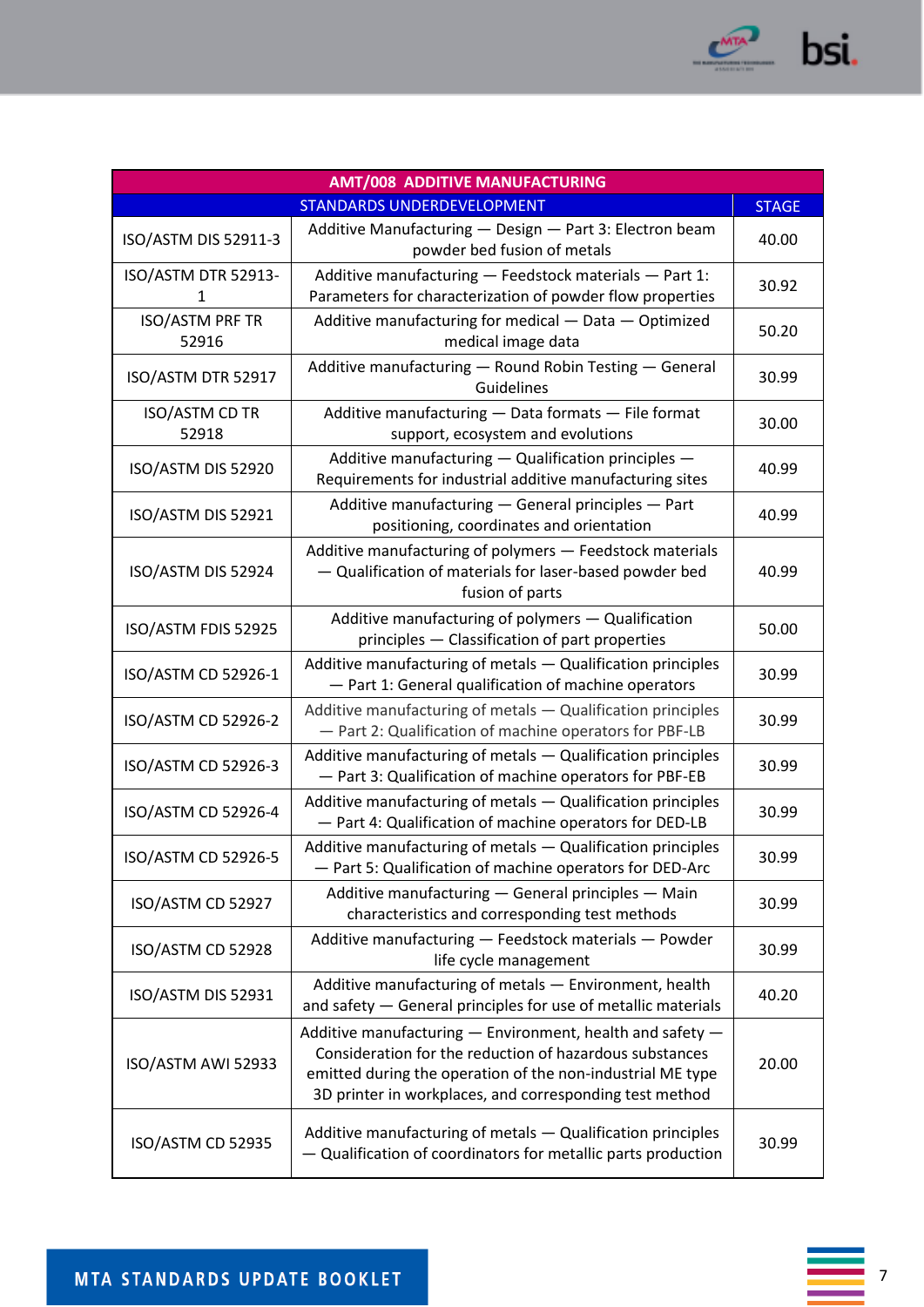

| <b>AMT/008 ADDITIVE MANUFACTURING</b> |                                                                                                                                                                            |       |  |
|---------------------------------------|----------------------------------------------------------------------------------------------------------------------------------------------------------------------------|-------|--|
| STANDARDS UNDERDEVELOPMENT            |                                                                                                                                                                            |       |  |
| ISO/ASTM DIS 52936-1                  | Additive manufacturing of polymers - Powder bed fusion -<br>Part 1: General principles and preparation of test specimens<br>for PBF-LB                                     | 40.99 |  |
| ISO/ASTM AWI 52937                    | Additive Manufacturing of metals - Qualification principles<br>- Qualification of designers                                                                                | 20.00 |  |
| ISO/ASTM AWI 52938-<br>1              | Additive manufacturing of metals - Environment, health<br>and safety - Part 1: Safety requirements for PBF-LB<br>machines                                                  | 20.00 |  |
| ISO/ASTM CD 52939                     | Additive Manufacturing for construction - Qualification<br>principles - Structural and infrastructure elements                                                             | 30.99 |  |
| ISO/ASTM AWI 52943-<br>2              | Additive manufacturing for aerospace - Process<br>characteristics and performance - Part 2: Directed energy<br>deposition using wire and arc                               | 20.00 |  |
| ISO/ASTM AWI 52945                    | Additive manufacturing for Automotive - Qualification<br>principles - Generic machine evaluation and specification of<br>Key Performance Indicators for PBF-LB/M processes | 20.00 |  |
| ISO/ASTM DTR 52952                    | Additive Manufacturing of metals - Feedstock materials -<br>Correlating of rotating drum measurement with powder<br>spreadability in PBF-LB machines                       | 30.99 |  |

| <b>AMT/10 ROBOTICS</b>            |                                                                                                                                                               |       |  |
|-----------------------------------|---------------------------------------------------------------------------------------------------------------------------------------------------------------|-------|--|
| <b>STANDARDS UNDERDEVELOPMENT</b> |                                                                                                                                                               |       |  |
| ISO/WD 5363                       | Robotics - Test methods for Walking RACA Robot                                                                                                                | 20.20 |  |
| ISO/AWI PAS 5672                  | Robotics — Collaborative applications — Test methods for<br>measuring forces and pressures in quasi-static and transient<br>contacts between robots and human | 20.00 |  |
| ISO/DIS 10218-1.2                 | Robotics - Safety requirements - Part 1: Industrial robots                                                                                                    | 40.60 |  |
| ISO/FDIS 10218-2                  | Robotics - Safety requirements - Part 2: Industrial robot<br>systems, robot applications and robot cells                                                      | 50.00 |  |
| ISO/FDIS 11593                    | Robots for industrial environments - Automatic end<br>effector exchange systems - Vocabulary                                                                  | 50.20 |  |
| ISO/AWI 13482                     | Robotics - Safety requirements for service robots                                                                                                             | 20.00 |  |
| ISO/CD 18646-2                    | Robotics - Performance criteria and related test methods<br>for service robots - Part 2: Navigation                                                           | 30.20 |  |
| ISO/CD 22166-201                  | Robotics - Modularity for service robots - Part 201:<br>Common information model for modules                                                                  | 30.20 |  |
| ISO/CD 31101                      | Robotics - Services provided by service robots - Safety<br>management systems requirements                                                                    | 40.20 |  |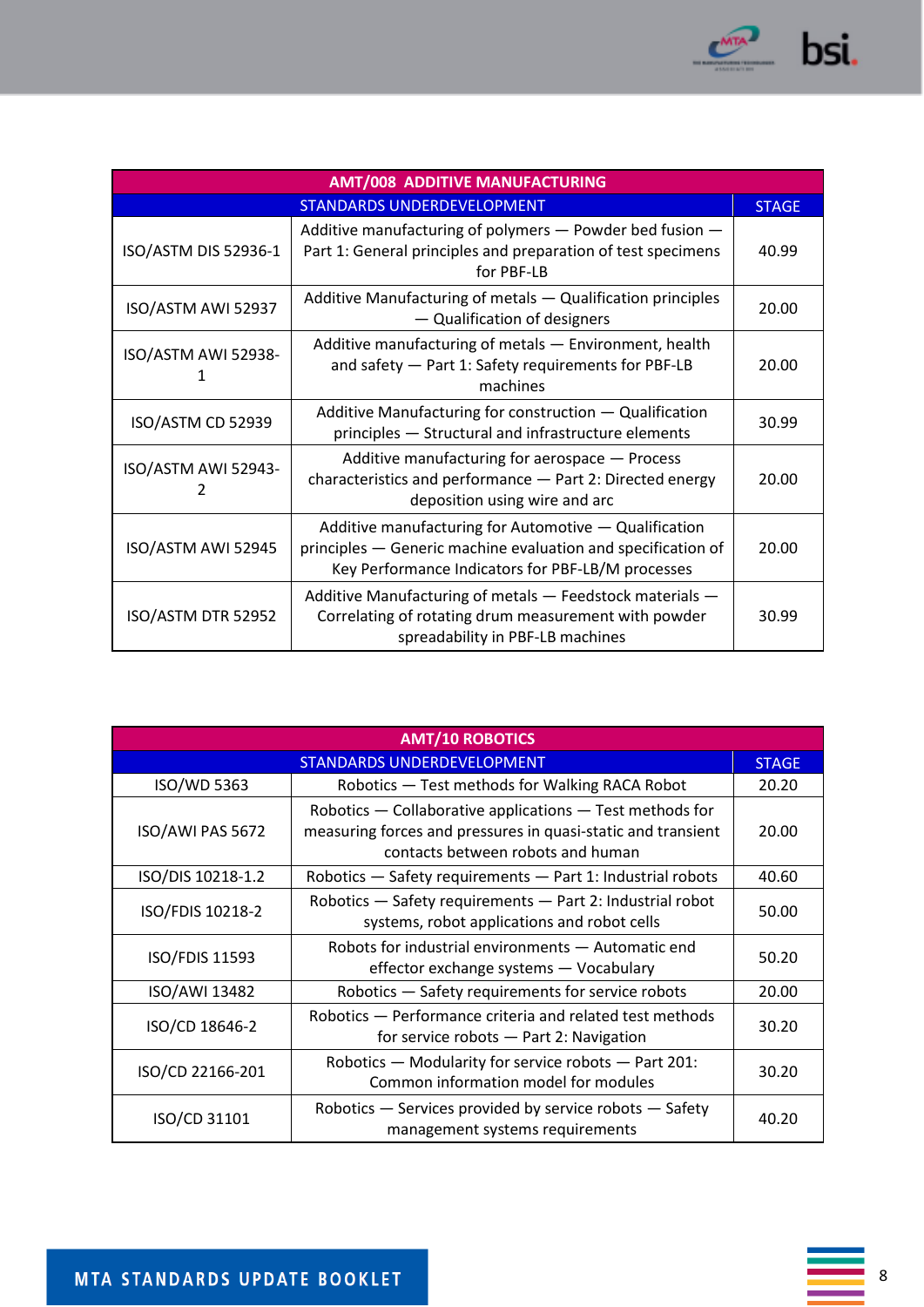

| <b>AMT/10 ROBOTICS</b>         |                                                                                                                                                                                                                   |              |  |
|--------------------------------|-------------------------------------------------------------------------------------------------------------------------------------------------------------------------------------------------------------------|--------------|--|
|                                | <b>STANDARDS UNDERDEVELOPMENT</b>                                                                                                                                                                                 | <b>STAGE</b> |  |
| IEC 80601-2-<br>77:2019/DAMD 1 | Medical electrical equipment - Part 2-77: Particular<br>requirements for the basic safety and essential performance<br>of robotically assisted surgical equipment - Amendment 1                                   | 40.20        |  |
| IEC 80601-2-<br>78:2019/DAMD 1 | Medical electrical equipment - Part 2-78: Particular<br>requirements for basic safety and essential performance of<br>medical robots for rehabilitation, assessment, compensation<br>or alleviation - Amendment 1 | 40.20        |  |

| IST/33 - INFORMATION SECURITY, CYBERSECURITY AND PRIVACY PROTECTION |                                                                                                                                                                                                                                                                                                    |       |  |  |
|---------------------------------------------------------------------|----------------------------------------------------------------------------------------------------------------------------------------------------------------------------------------------------------------------------------------------------------------------------------------------------|-------|--|--|
| <b>STANDARDS UNDERDEVELOPMENT</b>                                   |                                                                                                                                                                                                                                                                                                    |       |  |  |
| ISO/IEC CD 4922-1.2                                                 | Information security - Secure multiparty computation -<br>Part 1: General                                                                                                                                                                                                                          | 30.60 |  |  |
| ISO/IEC WD 4922-2.3                                                 | Information security - Secure multiparty computation -<br>Part 2: Mechanisms based on secret sharing                                                                                                                                                                                               | 20.20 |  |  |
| ISO/IEC WD 4983                                                     | Information technology - Security techniques - Secure<br>deployment, updating, and upgrading                                                                                                                                                                                                       | 20.60 |  |  |
| ISO/IEC DTR 5891                                                    | A general framework for runtime hardware security<br>assessment                                                                                                                                                                                                                                    | 30.99 |  |  |
| ISO/IEC DTR 5895                                                    | Multi-party coordinated vulnerability disclosure and handling                                                                                                                                                                                                                                      | 30.60 |  |  |
| <b>ISO/IEC WD TR 6114.2</b>                                         | Information technology - Security techniques - Security<br>assurance throughout the product life cycle                                                                                                                                                                                             | 20.20 |  |  |
| ISO/IEC AWI TR 6890                                                 | Towards creating an extension for patch management for<br>ISO/IEC 15408 and ISO/IEC 18045                                                                                                                                                                                                          | 20.00 |  |  |
| ISO/IEC 9797-<br>1:2011/WD AMD 1.2                                  | Information technology - Security techniques - Message<br>Authentication Codes (MACs) - Part 1: Mechanisms using a<br>block cipher - Amendment 1: Information technology -<br>Security techniques - Message authentication codes (MACs)<br>- Part 1: Mechanisms using a block cipher - Amendment 1 | 20.60 |  |  |
| ISO/IEC WD 14888-4                                                  | Information technology - Security techniques - Digital<br>signatures with appendix - Part 4: Stateful hash-based<br>mechanisms                                                                                                                                                                     | 20.60 |  |  |
| ISO/IEC DIS 15408-1                                                 | Information security, cybersecurity and privacy protection -<br>Evaluation criteria for IT security - Part 1: Introduction and<br>general model                                                                                                                                                    | 40.99 |  |  |
| ISO/IEC DIS 15408-2                                                 | Information security, cybersecurity and privacy protection -<br>Evaluation criteria for IT security - Part 2: Security<br>functional components                                                                                                                                                    | 40.99 |  |  |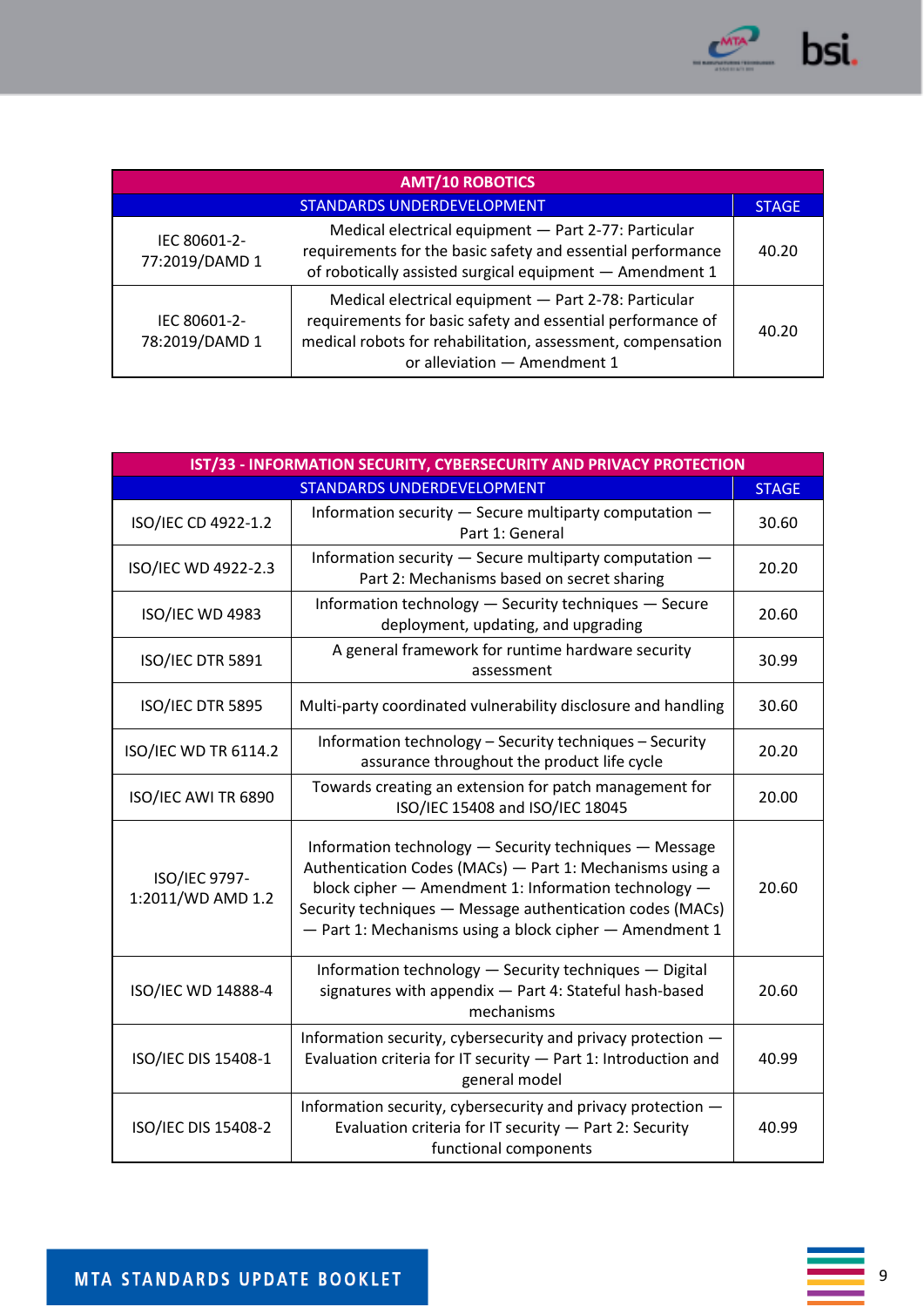

| IST/33 - INFORMATION SECURITY, CYBERSECURITY AND PRIVACY PROTECTION |                                                                                                                                                                                       |       |  |  |
|---------------------------------------------------------------------|---------------------------------------------------------------------------------------------------------------------------------------------------------------------------------------|-------|--|--|
| <b>STANDARDS UNDERDEVELOPMENT</b>                                   |                                                                                                                                                                                       |       |  |  |
| ISO/IEC DIS 15408-3                                                 | Information security, cybersecurity and privacy protection -<br>Evaluation criteria for IT security - Part 3: Security<br>assurance components                                        | 40.99 |  |  |
| ISO/IEC DIS 15408-4                                                 | Information security, cybersecurity and privacy protection -<br>Evaluation criteria for IT security - Part 4: Framework for<br>the specification of evaluation methods and activities | 40.99 |  |  |
| ISO/IEC DIS 15408-5                                                 | Information security, cybersecurity and privacy protection -<br>Evaluation criteria for IT security - Part 5: Pre-defined<br>packages of security requirements                        | 40.99 |  |  |
| <b>ISO/IEC DIS 18045</b>                                            | Information security, cybersecurity and privacy protection -<br>Evaluation criteria for IT security - Methodology for IT<br>security evaluation                                       | 40.99 |  |  |
| ISO/IEC WD 19790                                                    | Information technology - Security techniques - Security<br>requirements for cryptographic modules                                                                                     | 20.60 |  |  |
| ISO/IEC 20008-<br>2:2013/CD AMD 2                                   | Information technology - Security techniques -<br>Anonymous digital signatures - Part 2: Mechanisms using a<br>group public key - Amendment 2                                         | 30.60 |  |  |
| ISO/IEC AWI 20008-3                                                 | Information technology - Security techniques -<br>Anonymous digital signatures - Part 3: Mechanisms using<br>multiple public keys                                                     | 20.00 |  |  |
| ISO/IEC DTR 22216.2                                                 | Information security, cybersecurity and privacy protection -<br>New concepts and changes in ISO/IEC 15408:2021 and<br>ISO/IEC 18045:2021                                              | 30.99 |  |  |
| ISO/IEC CD 23264-2.2                                                | Information security - Redaction of authentic data - Part<br>2: Redactable signature schemes based on asymmetric<br>mechanisms                                                        | 30.60 |  |  |
| ISO/IEC CD 23837-1.2                                                | Information technology security techniques - Security<br>requirements, test and evaluation methods for quantum key<br>distribution - Part 1: Requirements                             | 30.60 |  |  |
| ISO/IEC CD 23837-2.2                                                | Information technology security techniques - Security<br>requirements, test and evaluation methods for quantum key<br>distribution - Part 2: Evaluation and testing methods           | 30.60 |  |  |
| ISO/IEC CD 24392                                                    | Information technology - Security techniques - Security<br>reference model for Industrial Internet Platform (IIP)                                                                     | 30.60 |  |  |
| ISO/IEC AWI TS 24462                                                | <b>Ontology for ICT Trustworthiness Assessment</b>                                                                                                                                    | 20.00 |  |  |
| ISO/IEC DTR 24485.4                                                 | Information technology - Security techniques - Security<br>properties, test and evaluation guidance for white box<br>cryptography                                                     | 30.60 |  |  |
| ISO/IEC<br>27001:2013/CD AMD 1                                      | Information technology - Security techniques -<br>Information security management systems - Requirements<br>- Amendment 1                                                             | 30.99 |  |  |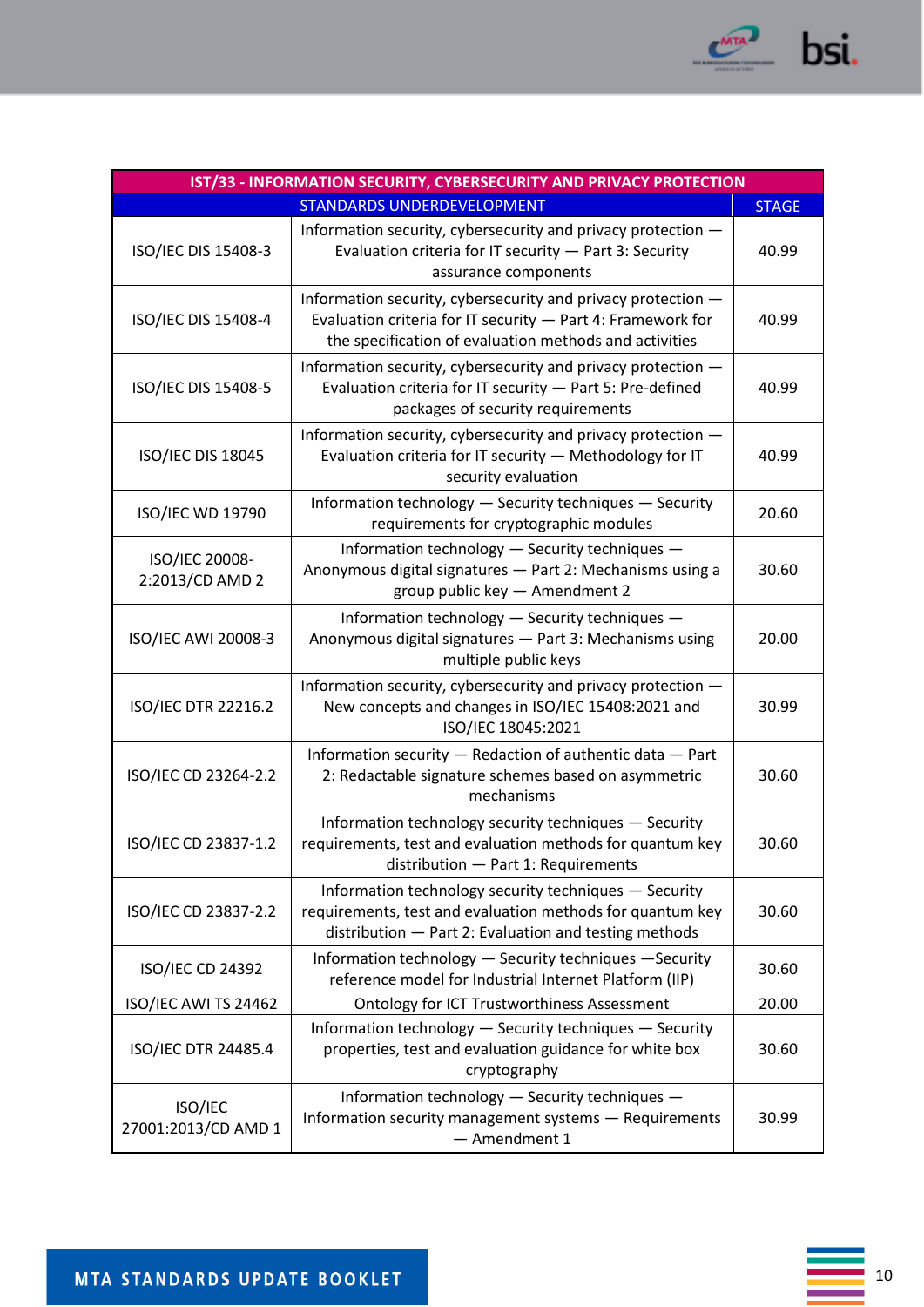

| IST/33 - INFORMATION SECURITY, CYBERSECURITY AND PRIVACY PROTECTION |                                                                                                                                                                                  |       |  |  |
|---------------------------------------------------------------------|----------------------------------------------------------------------------------------------------------------------------------------------------------------------------------|-------|--|--|
| <b>STANDARDS UNDERDEVELOPMENT</b><br><b>STAGE</b>                   |                                                                                                                                                                                  |       |  |  |
| ISO/IEC FDIS 27002                                                  | Information security, cybersecurity and privacy protection -<br>Information security controls                                                                                    | 50.20 |  |  |
| <b>ISO/IEC DIS 27005</b>                                            | Information security, cybersecurity and privacy protection -<br>Guidance on managing information security risks                                                                  | 40.20 |  |  |
| ISO/IEC CD 27011                                                    | Information security, cybersecurity and privacy protection -<br>Information security controls based on ISO/IEC 27002 for<br>telecommunications organizations                     | 30.60 |  |  |
| ISO/IEC 27013                                                       | Information security, cybersecurity and privacy protection -<br>Guidance on the integrated implementation of ISO/IEC<br>27001 and ISO/IEC 20000-1                                | 60.00 |  |  |
| ISO/IEC WD 27031                                                    | Information technology - Cybersecurity - Information and<br>communication technology readiness for business continuity                                                           | 20.60 |  |  |
| ISO/IEC CD 27032.2                                                  | Information Technology - Cybersecurity - Guidelines for<br><b>Internet Security</b>                                                                                              | 30.60 |  |  |
| ISO/IEC WD 27033-7.3                                                | Information technology - Network security - Part 7:<br>Guidelines for network virtualization security                                                                            | 20.20 |  |  |
| ISO/IEC CD 27035-1                                                  | Information technology - Information security incident<br>management - Part 1: Principles and process                                                                            | 30.60 |  |  |
| ISO/IEC DIS 27035-2                                                 | Information technology - Information security incident<br>management - Part 2: Guidelines to plan and prepare for<br>incident response                                           | 40.00 |  |  |
| ISO/IEC WD 27035-4                                                  | Information technology - Information security incident<br>management - Part 4: Coordination                                                                                      | 20.60 |  |  |
| ISO/IEC DIS 27036-2                                                 | Cybersecurity - Supplier relationships - Part 2:<br>Requirements                                                                                                                 | 40.20 |  |  |
| ISO/IEC CD 27036-3.2                                                | Cybersecurity - Supplier relationships - Part 3: Guidelines<br>for hardware, software, and services supply chain security                                                        | 30.20 |  |  |
| ISO/IEC WD 27046.4                                                  | Information technology - Big data security and privacy -<br>Implementation guidelines                                                                                            | 20.60 |  |  |
| ISO/IEC DIS 27400                                                   | Cybersecurity - IoT security and privacy - Guidelines                                                                                                                            | 40.60 |  |  |
| ISO/IEC CD 27402.2                                                  | Cybersecurity - IoT security and privacy - Device baseline<br>requirements                                                                                                       | 30.60 |  |  |
| ISO/IEC WD 27403.6                                                  | Cybersecurity - IoT security and privacy - Guidelines for IoT-<br>domotics                                                                                                       | 20.20 |  |  |
| ISO/IEC DIS 27553-1                                                 | Information security, cybersecurity and privacy protection -<br>Security and Privacy requirements for authentication using<br>biometrics on mobile devices - Part 1: Local modes | 40.00 |  |  |
| <b>ISO/IEC DIS 27557</b>                                            | Information technology - Information security,<br>cybersecurity and privacy protection - Organizational<br>privacy risk management                                               | 40.00 |  |  |
| ISO/IEC DIS 27559                                                   | Privacy enhancing data de-identification framework                                                                                                                               | 40.00 |  |  |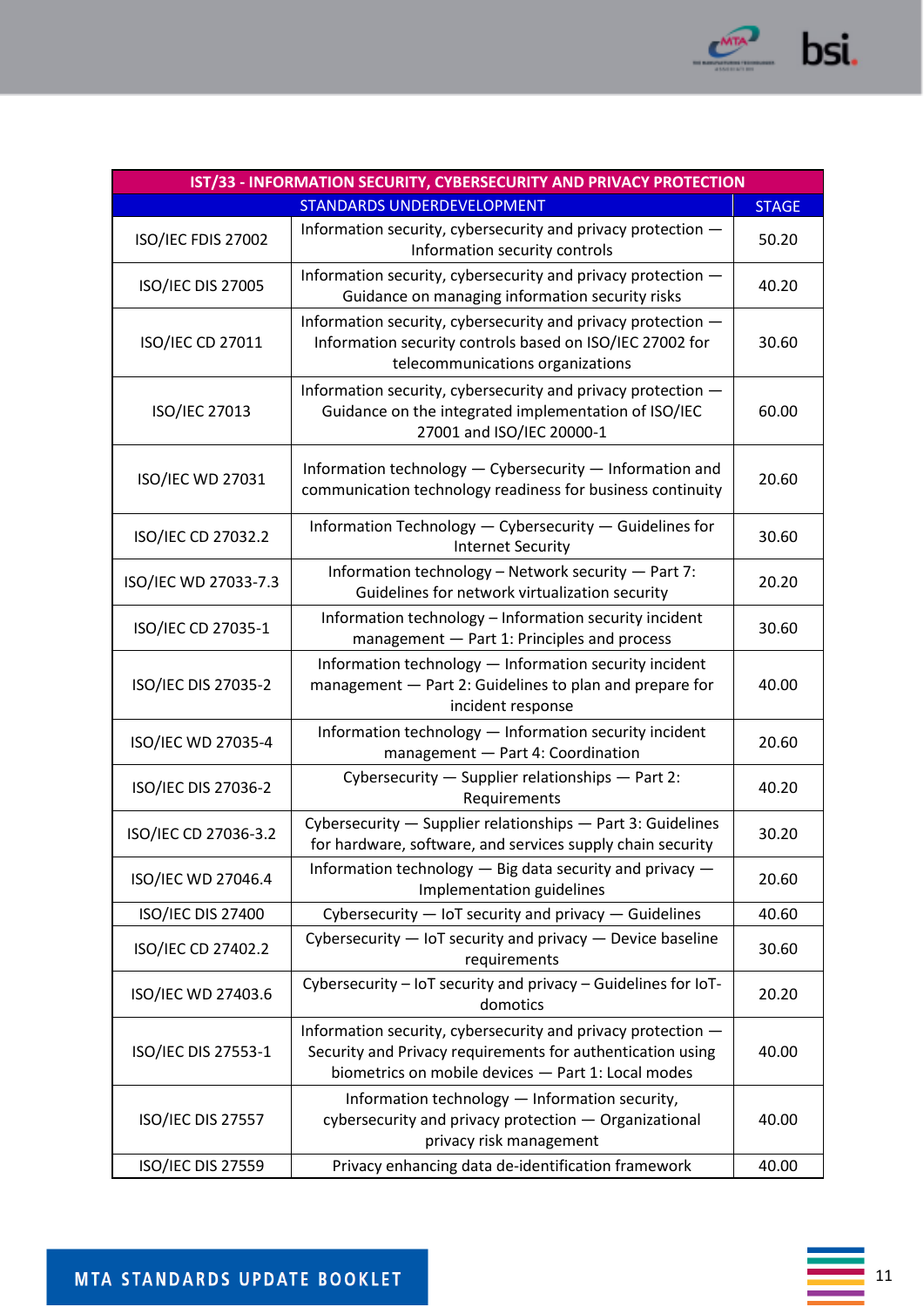

| IST/33 - INFORMATION SECURITY, CYBERSECURITY AND PRIVACY PROTECTION |                                                                                                                          |              |
|---------------------------------------------------------------------|--------------------------------------------------------------------------------------------------------------------------|--------------|
| <b>STANDARDS UNDERDEVELOPMENT</b>                                   |                                                                                                                          | <b>STAGE</b> |
| ISO/IEC WD TS 27561                                                 | Information technology - Security techniques - Privacy<br>operationalisation model and method for engineering<br>(POMME) | 20.20        |
| <b>ISO/IEC WD 27562</b>                                             | Privacy guidelines for fintech services                                                                                  | 20.20        |

| MTE/1/1 - MACHINE TOOLS - SAFETY |                                                                                                                                                                                                        |              |
|----------------------------------|--------------------------------------------------------------------------------------------------------------------------------------------------------------------------------------------------------|--------------|
| STANDARDS UNDERDEVELOPMENT       |                                                                                                                                                                                                        | <b>STAGE</b> |
| ISO/AWI 6909                     | Machine tools Safety - Press brakes                                                                                                                                                                    | 20.00        |
| ISO/DIS 16089                    | Machine tools - Safety - Stationary grinding machines                                                                                                                                                  | 40.99        |
| ISO/FDIS 16090-1                 | Machine tools safety - Machining centres, milling machines,<br>transfer machines - Part 1: Safety requirements                                                                                         | 50.00        |
| ISO/CD 23125-1                   | Machine tools safety - Turning machines - Part 1: Safety<br>requirements                                                                                                                               | 30.00        |
| ISO/AWI TR 23125-2               | Machine tools - Safety - Turning machines - Part 2:<br>Examples for the application of an optional special mode for<br>manual intervention under restricted operating conditions<br>(MO <sub>3</sub> ) | 10.99        |
| <b>ISO/FDIS 28881</b>            | Machine tools - Safety - Electrical discharge machines                                                                                                                                                 | 50.20        |

| MTE/1/2 - MACHINE TOOLS - ACCURACY |                                                                                                                                                         |              |
|------------------------------------|---------------------------------------------------------------------------------------------------------------------------------------------------------|--------------|
| STANDARDS UNDERDEVELOPMENT         |                                                                                                                                                         | <b>STAGE</b> |
| ISO 230-4                          | Test code for machine tools - Part 4: Circular tests for<br>numerically controlled machine tools                                                        | 60.00        |
| ISO/PRF 230-10                     | Test code for machine tools - Part 10: Determination of the<br>measuring performance of probing systems of numerically<br>controlled machine tools      | 50.20        |
| ISO/DIS 230-12                     | Test code for machine tools - Part 12: Accuracy of finished<br>test pieces                                                                              | 40.99        |
| ISO/AWI 2407                       | Test conditions for internal cylindrical grinding machines<br>with horizontal spindle - Testing of accuracy                                             | 20.00        |
| ISO/CD 2773                        | Test conditions for pillar type vertical drilling machines -<br>Testing of the accuracy                                                                 | 30.60        |
| ISO/FDIS 6779                      | Test conditions for vertical internal type broaching machines<br>- Testing of accuracy                                                                  | 50.00        |
| ISO/AWI 8636-2                     | Machine tools - Test conditions for bridge-type milling<br>machines $-$ Testing of the accuracy $-$ Part 2: Travelling<br>bridge (gantry-type) machines | 20.00        |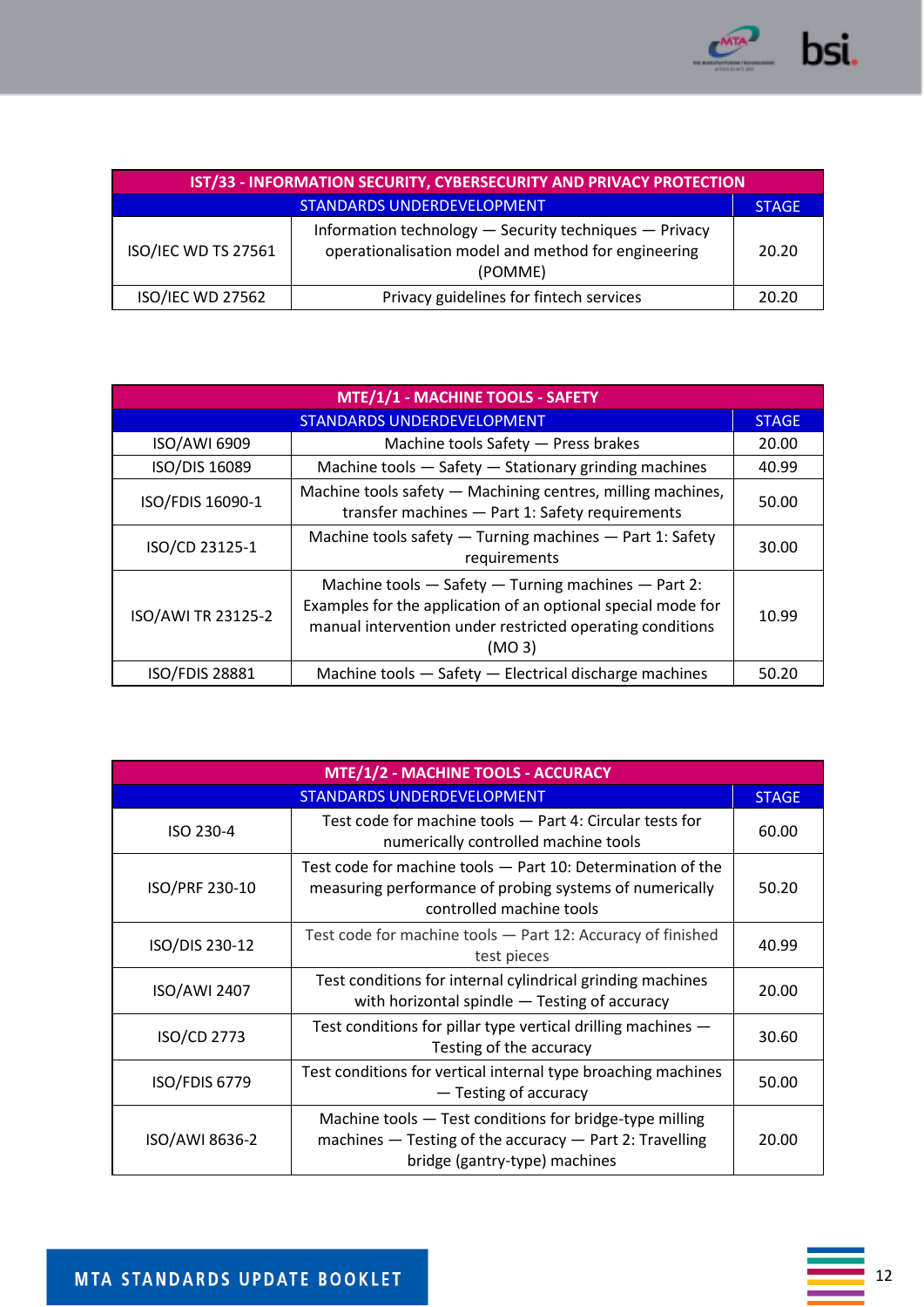

| MTE/1/2 - MACHINE TOOLS - ACCURACY |                                                                                                                         |              |
|------------------------------------|-------------------------------------------------------------------------------------------------------------------------|--------------|
| STANDARDS UNDERDEVELOPMENT         |                                                                                                                         | <b>STAGE</b> |
| ISO/DIS 10791-2                    | Test conditions for machining centres - Part 2: Geometric<br>tests for machines with vertical spindle (vertical Z-axis) | 40.20        |
| ISO/DIS 10791-10                   | Test conditions for machining centres - Part 10: Evaluation<br>of thermal distortions                                   | 40.99        |
| ISO/DIS 26303                      | Machine tools - Short-term capability evaluation of<br>machining processes on metal-cutting machine tools               | 40.99        |

| <b>PH/9 - APPLIED ERGONOMICS</b>  |                                                                                                                                                                                                                         |              |
|-----------------------------------|-------------------------------------------------------------------------------------------------------------------------------------------------------------------------------------------------------------------------|--------------|
| <b>STANDARDS UNDERDEVELOPMENT</b> |                                                                                                                                                                                                                         | <b>STAGE</b> |
| ISO 9241-20                       | Ergonomics of human-system interaction - Part 20: An<br>ergonomic approach to accessibility within the ISO 9241<br>series                                                                                               | 60.00        |
| ISO/CD 9241-115                   | Ergonomics of human-system interaction - Part 115:<br>Guidance on conceptual design, user-system interaction<br>design, user interface design, and navigation design                                                    | 30.60        |
| ISO/CD 9241-221                   | Ergonomics of human-system interaction - Part 221: HCD<br>Process Assessment Model (PAM) and Process Reference<br>Model (PRM)                                                                                           | 30.20        |
| ISO/DTR 9241-311                  | Ergonomics of human-system interaction - Part 311:<br>Guidance on application of ISO 9241-307: LCD screens for<br>workstations                                                                                          | 30.99        |
| ISO/DTR 9241-380                  | Ergonomics of human-system interaction - Part 380: Survey<br>result of HMD (Head-Mounted Displays) characteristics<br>related to human-system interaction                                                               | 30.60        |
| ISO/WD 9241-381                   | Ergonomics of human-system interaction - Part 381:<br>Requirements for optical characteristics of head-mounted<br>displays related to human-system interaction                                                          | 20.00        |
| ISO/WD 9241-382                   | Ergonomics of human-system interaction - Part 382:<br>General requirements for reducing undesirable biomedical<br>effects during visual interactive tasks using head-mounted<br>displays                                | 20.00        |
| ISO/TS 9241-430                   | Ergonomics of human-system interaction - Part 430:<br>Recommendations for the design of non-touch gestural input<br>for the reduction of biomechanical stress                                                           | 60.00        |
| ISO/DTR 9241-610.2                | Ergonomics of human-system interaction - Part 610: Impact<br>of light and lighting on users of interactive systems                                                                                                      | 30.60        |
| <b>ISO/DTR 25060</b>              | Systems and software engineering - Systems and software<br>product Quality Requirements and Evaluation (SQuaRE) -<br>Common Industry Format (CIF) for usability: General<br>framework for usability-related information | 30.20        |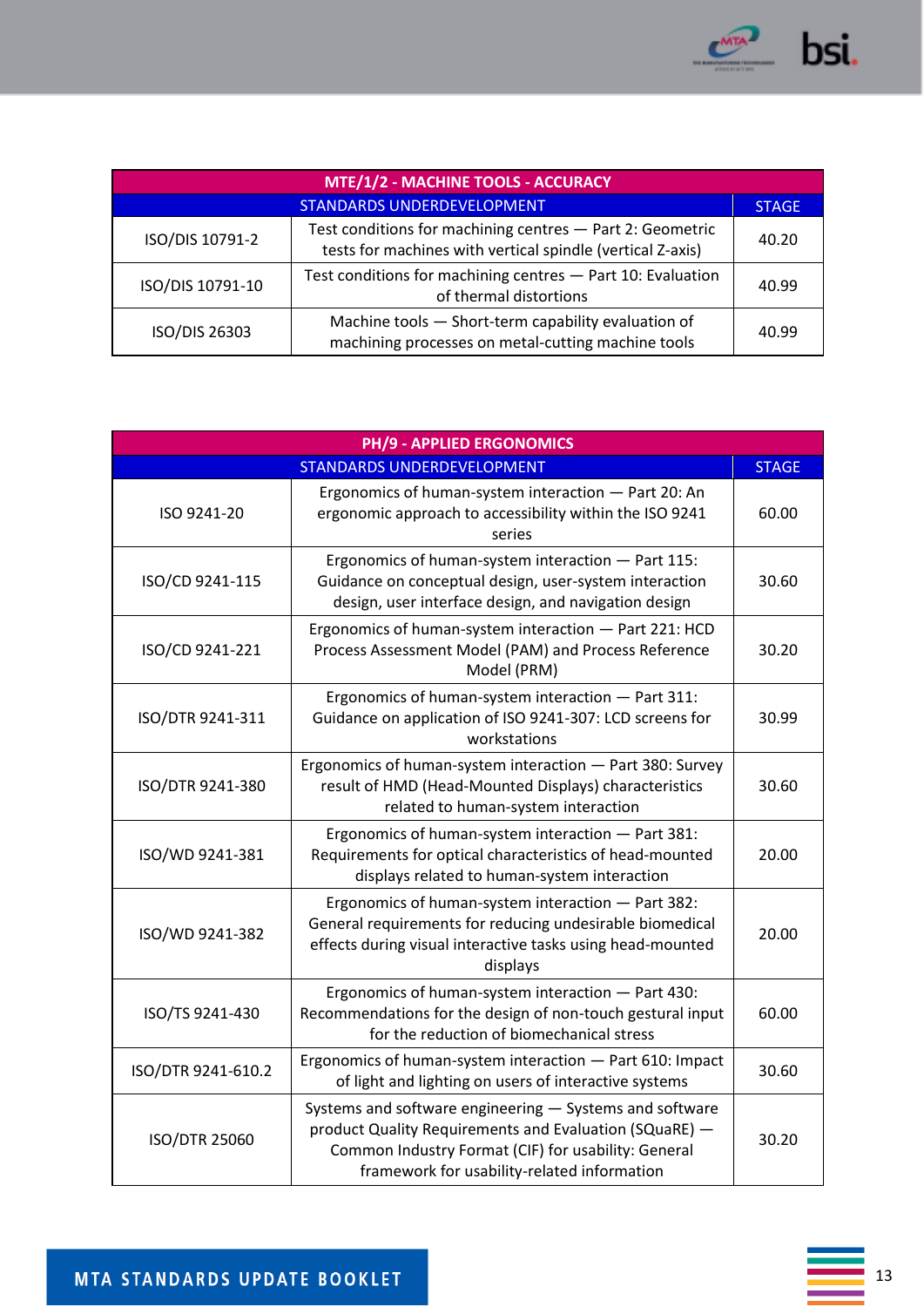

| <b>PH/9 - APPLIED ERGONOMICS</b>  |                                                                                                                                                                                                 |              |
|-----------------------------------|-------------------------------------------------------------------------------------------------------------------------------------------------------------------------------------------------|--------------|
| <b>STANDARDS UNDERDEVELOPMENT</b> |                                                                                                                                                                                                 | <b>STAGE</b> |
| <b>ISO/DIS 7730</b>               | Ergonomics of the thermal environment - Analytical<br>determination and interpretation of thermal comfort using<br>calculation of the PMV and PPD indices and local thermal<br>comfort criteria | 40.99        |
| ISO/DIS 7933.2                    | Ergonomics of the thermal environment - Analytical<br>determination and interpretation of heat stress using<br>calculation of the predicted heat strain                                         | 40.20        |
| ISO/CD 8025                       | Ergonomics of the thermal environment: Management of<br>working conditions in hot environments                                                                                                  | 30.99        |
| <b>ISO 8996</b>                   | Ergonomics of the thermal environment - Determination of<br>metabolic rate                                                                                                                      | 60.00        |
| ISO/DTR 23454-1                   | Human performance in physical environments - Part 1: A<br>performance framework                                                                                                                 | 30.60        |
| ISO/CD 24505-2                    | Ergonomics - Accessible design - Method for creating<br>colour combinations - Part 2: For people with defective<br>colour vision and people with low vision                                     | 30.00        |
| ISO/DIS 24505                     | Ergonomics - Accessible design - Method for creating<br>colour combinations taking account of age-related changes<br>in human colour vision                                                     | 40.99        |

| QS/1/2 - QUALITY MANAGEMENT SYSTEM STANDARDS |              |
|----------------------------------------------|--------------|
| STANDARDS UNDERDEVELOPMENT                   | <b>STAGE</b> |
| NON UNDERDEVELOPMENT                         |              |

For further information on any of the standards listed in this document, please do not hesitate to get in contact (contact details on final page).